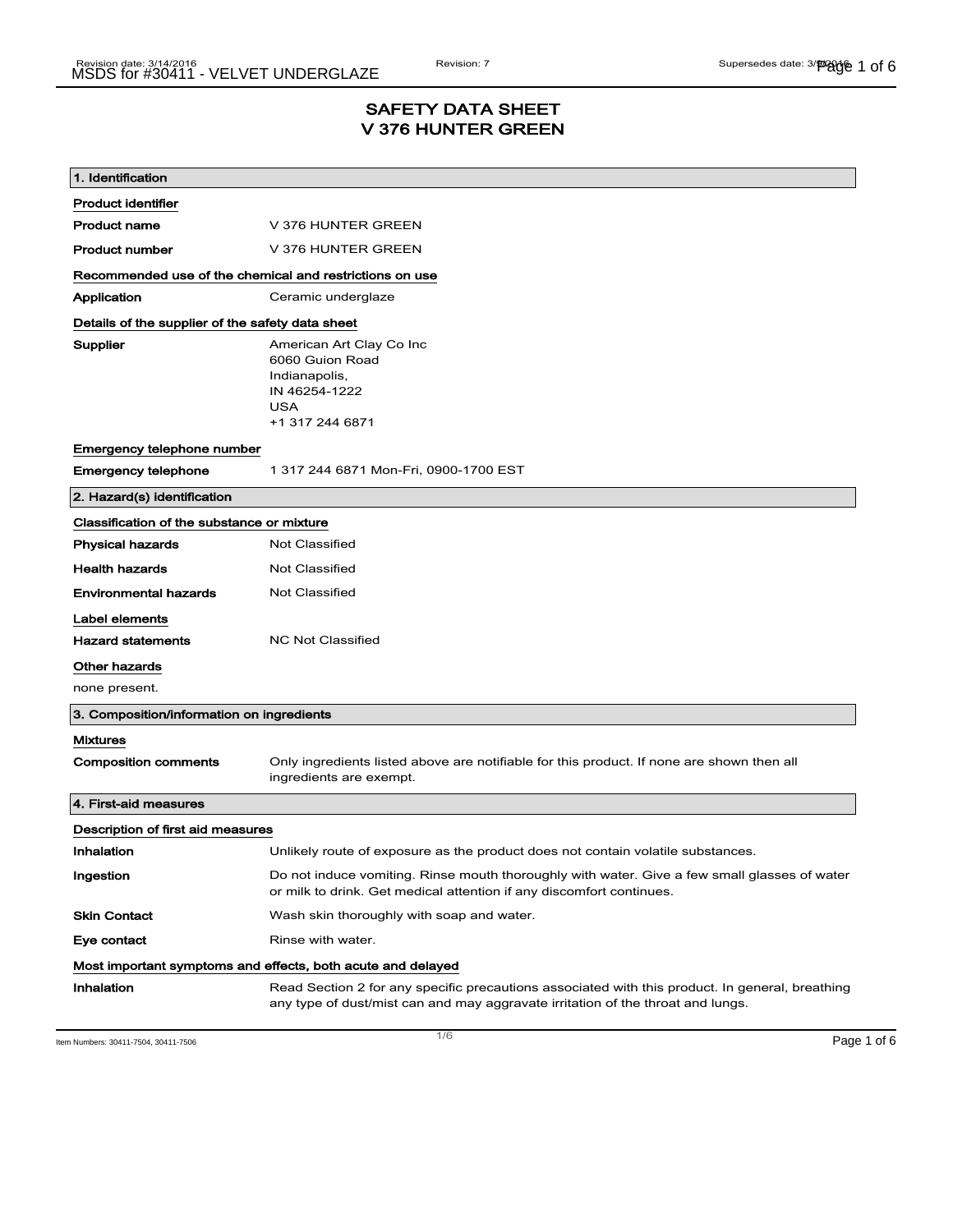| Ingestion                                                    | Read Section 2 for any specific precautions associated with the use of this product. Products<br>with specific warnings about ingestion will give guidance there.                                                                                                                                           |
|--------------------------------------------------------------|-------------------------------------------------------------------------------------------------------------------------------------------------------------------------------------------------------------------------------------------------------------------------------------------------------------|
| <b>Skin contact</b>                                          | Read Section 2 for any specific precautions associated with the use of this product. In general<br>most ceramic glazes, clays and special products will tend to have a drying effect on the skin<br>and may cause some sensitivity to users with sensitive skin.                                            |
| Eye contact                                                  | Read Section 2 for any specific precautions associated with the use of this product. In general<br>most ceramic and special products contain materials that maybe abrasive to eyes. Keeping<br>materials from contacting the eyes is prudent. If contact does occur, flush with clean water, do<br>not rub. |
|                                                              | Indication of immediate medical attention and special treatment needed                                                                                                                                                                                                                                      |
| Notes for the doctor                                         | Treat symptomatically.                                                                                                                                                                                                                                                                                      |
| 5. Fire-fighting measures                                    |                                                                                                                                                                                                                                                                                                             |
| <b>Extinguishing media</b>                                   |                                                                                                                                                                                                                                                                                                             |
| Suitable extinguishing media                                 | Use fire-extinguishing media suitable for the surrounding fire.                                                                                                                                                                                                                                             |
| Special hazards arising from the substance or mixture        |                                                                                                                                                                                                                                                                                                             |
| <b>Specific hazards</b>                                      | The product is not believed to present a hazard due to its physical nature.                                                                                                                                                                                                                                 |
| Advice for firefighters                                      |                                                                                                                                                                                                                                                                                                             |
| Special protective equipment<br>for firefighters             | Use protective equipment appropriate for surrounding materials.                                                                                                                                                                                                                                             |
| 6. Accidental release measures                               |                                                                                                                                                                                                                                                                                                             |
|                                                              | Personal precautions, protective equipment and emergency procedures                                                                                                                                                                                                                                         |
| <b>Personal precautions</b>                                  | For personal protection, see Section 8.                                                                                                                                                                                                                                                                     |
| <b>Environmental precautions</b>                             |                                                                                                                                                                                                                                                                                                             |
| <b>Environmental precautions</b>                             | Please read Section 2 completely. If any environmental warnings such as; H411 or H412 are<br>listed in Section 2, please use appropriate procedures when disposing of product and<br>container. Do not put materials into waterways or sewers.                                                              |
| Methods and material for containment and cleaning up         |                                                                                                                                                                                                                                                                                                             |
| Methods for cleaning up                                      | Collect spillage for reclamation or absorb in vermiculite, dry sand or similar material.                                                                                                                                                                                                                    |
| Reference to other sections                                  | For waste disposal, see Section 13. For personal protection, see Section 8.                                                                                                                                                                                                                                 |
| 7. Handling and storage                                      |                                                                                                                                                                                                                                                                                                             |
| Precautions for safe handling                                |                                                                                                                                                                                                                                                                                                             |
| Usage precautions                                            | Read label before use. Do not eat, drınk or smoke wnen usıng tnıs product. Good personaı<br>hygiene procedures should be implemented. Wash hands and any other contaminated areas<br>of the body with soap and water before leaving the work site.                                                          |
| Conditions for safe storage, including any incompatibilities |                                                                                                                                                                                                                                                                                                             |
| <b>Storage precautions</b>                                   | Store in tightly-closed, original container in a dry and cool place.                                                                                                                                                                                                                                        |
| Specific end uses(s)                                         |                                                                                                                                                                                                                                                                                                             |
|                                                              |                                                                                                                                                                                                                                                                                                             |
| Specific end use(s)                                          | The identified uses for this product are detailed in Section 1.2.                                                                                                                                                                                                                                           |

Item Numbers: 30411-7504, 30411-7506  $P$ age 2 of 6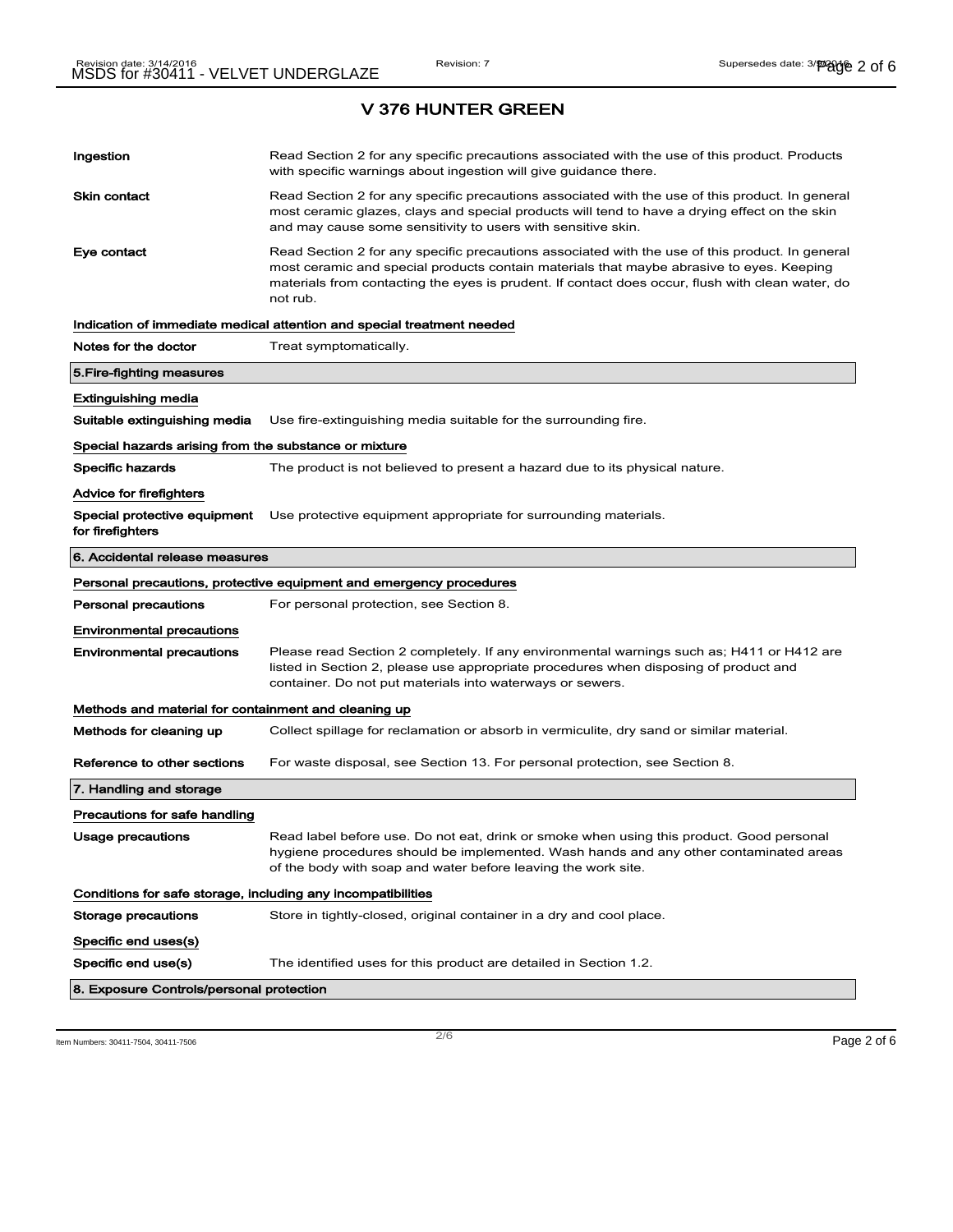| Ingredient comments                 | Only ingredients listed n Section 3 are notifiable for this product. If none are shown then all<br>ingredients are exempt.                                                                                           |
|-------------------------------------|----------------------------------------------------------------------------------------------------------------------------------------------------------------------------------------------------------------------|
| <b>Exposure controls</b>            |                                                                                                                                                                                                                      |
| Appropriate engineering<br>controls | No specific ventilations requirements unless the "FAN" pictogram is shown above or specified<br>in Section 2.                                                                                                        |
| Eye/face protection                 | No specific eye protection required unless the "EYE PROTECTION" pictogram is shown<br>above or specified in Section 2.                                                                                               |
| <b>Hand protection</b>              | No specific hand protection required unless the "HAND PROTECTION" pictogram is shown<br>above or specified in Section 2.                                                                                             |
| Hygiene measures                    | Using good personal hygiene practices is always appropriate. Keeping a clean work space,<br>cleaning up properly when done, and not eating, drinking or smoking when using this product.                             |
| <b>Respiratory protection</b>       | No specific respiratory protection required unless the "RESPIRATOR" pictogram is shown<br>above or specified in Section 2. Using the appropriate certified protection for the operation is<br>important if required. |

#### 9. Physical and Chemical Properties

## Information on basic physical and chemical properties

| Appearance                                      | Colored liquid.           |
|-------------------------------------------------|---------------------------|
| Color                                           | Various colors.           |
| Odor                                            | Almost odorless.          |
| Odor threshold                                  | No information available. |
| рH                                              | $6 - 8$                   |
| Melting point                                   | No information available. |
| Initial boiling point and range                 | No information available. |
| <b>Flash point</b>                              | No information available. |
| <b>Evaporation rate</b>                         | No information available. |
| Flammability (solid, gas)                       | No information available. |
| Upper/lower flammability or<br>explosive limits | No information available. |
| Vapour pressure                                 | No information available. |
| <b>Relative density</b>                         | Greater than 1.0          |
| Solubility(ies)                                 | Not applicable.           |
| <b>Partition coefficient</b>                    | No information available. |
| <b>Auto-ignition temperature</b>                | Not applicable.           |
| <b>Decomposition Temperature</b>                | No information available. |
| <b>Viscosity</b>                                | No information available  |
| <b>Explosive properties</b>                     | none                      |
| Oxidising properties                            | none                      |
| Other information                               | Not applicable.           |

Item Numbers: 30411-7504, 30411-7506 Page 3 of 6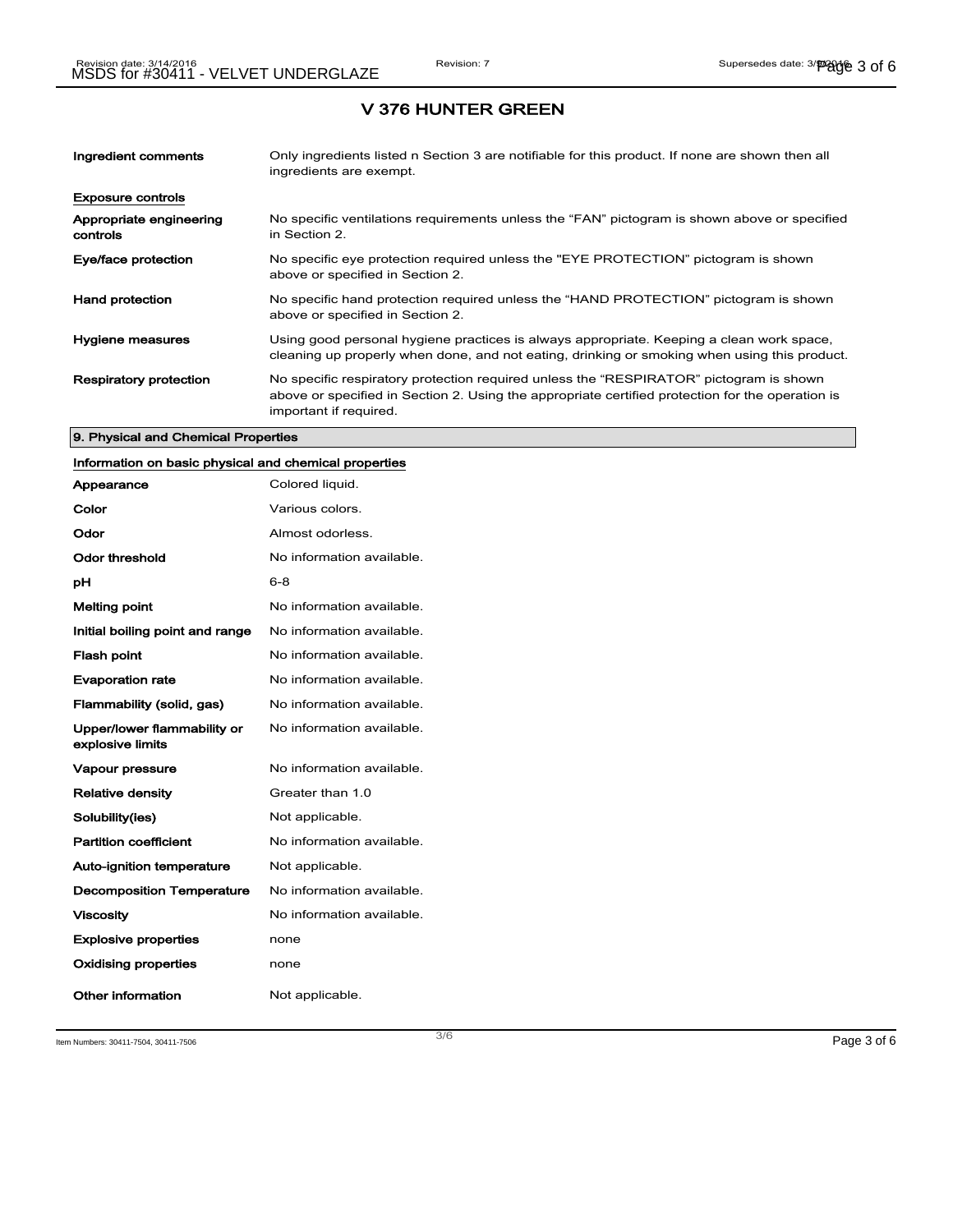# 10. Stability and reactivity Reactivity There are no known reactivity hazards associated with this product. Stability Mo particular stability concerns. Possibility of hazardous reactions None known. Conditions to avoid None known. Materials to avoid None known. Hazardous decomposition products None known. 11. Toxicological information Information on toxicological effects Toxicological effects Please read Section 2 thoroughly to understand the toxicological risks, (if any) and precautions for safe use (if any). Skin corrosion/irritation Skin sensitization **Skin sensitisation** Based on available data the classification criteria are not met. Eye contact May cause temporary eye irritation. 12. Ecological Information Ecotoxicity Please read Section 2 completely. If any environmental warnings such as; H411 or H412 are listed in Section 2, please use appropriate procedures when disposing of product and container. Do not put materials into waterways or sewers. **Toxicity** Toxicity **Please read Section 2 completely. If any environmental warnings such as; H411 or H412 are** listed in Section 2, please use appropriate procedures when disposing of product and container. Do not put materials into waterways or sewers. Persistence and degradability Persistence and degradability No data available. Biodegradation Not inherently biodegradable. Bioaccumulative potential Partition coefficient No information available. Mobility in soil Mobility **Semi-mobile.** Results of PBT and vPvB assessment Results of PBT and vPvB assessment This product does not contain any substances classified as PBT or vPvB. Other adverse effects

# V 376 HUNTER GREEN

Item Numbers: 30411-7504, 30411-7506 Page 4 of 6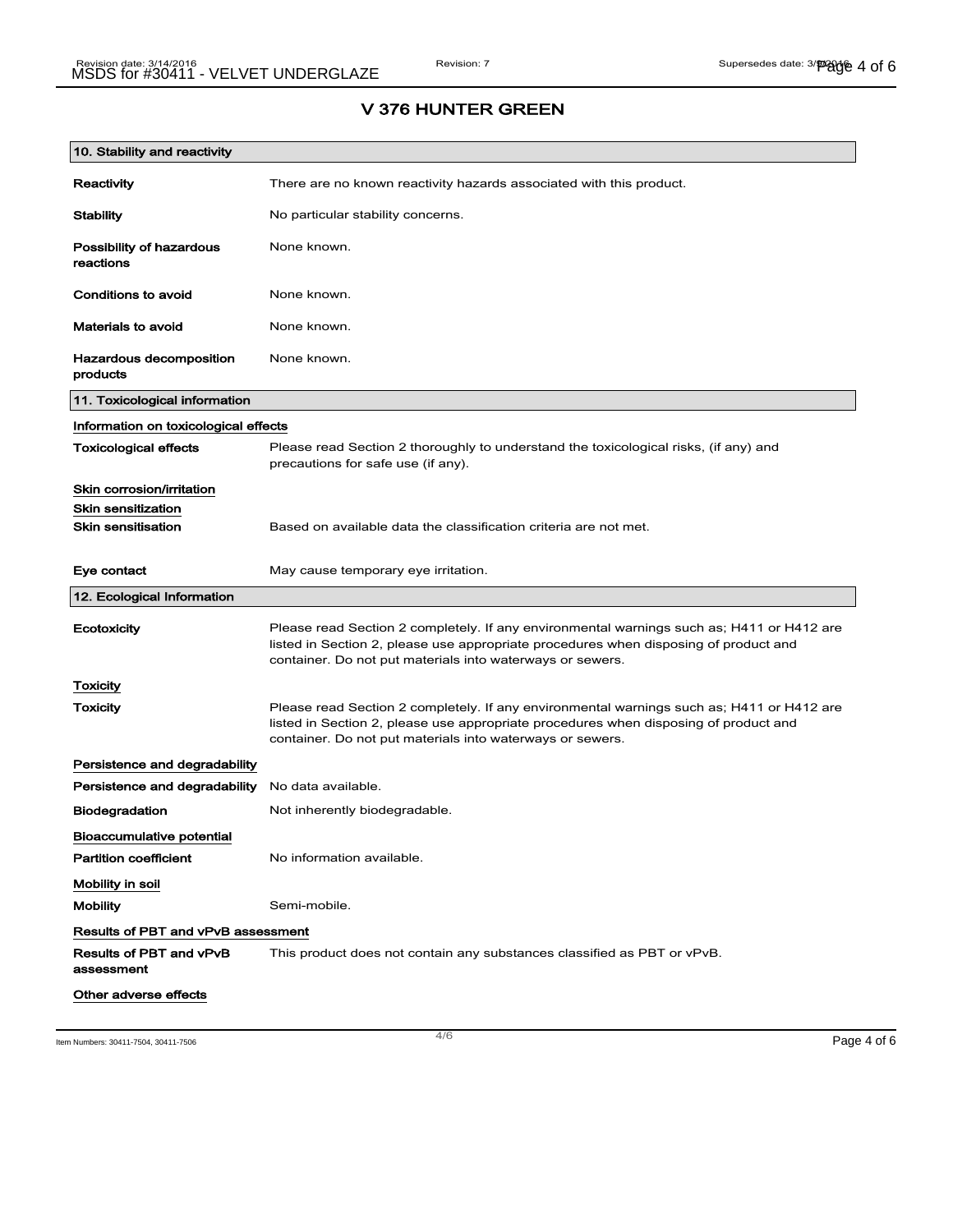| Other adverse effects                                                                                            | None known.                                                                                                                                                                                         |
|------------------------------------------------------------------------------------------------------------------|-----------------------------------------------------------------------------------------------------------------------------------------------------------------------------------------------------|
| 13. Disposal considerations                                                                                      |                                                                                                                                                                                                     |
| Waste treatment methods                                                                                          |                                                                                                                                                                                                     |
| <b>General information</b>                                                                                       | Dispose of waste product or used containers in accordance with local regulations When<br>handling waste, the safety precautions applying to handling of the product should be<br>considered.        |
| 14. Transport information                                                                                        |                                                                                                                                                                                                     |
| General                                                                                                          | The product is not covered by international regulations on the transport of dangerous goods<br>(IMDG, IATA, DoT).                                                                                   |
| <b>UN Number</b>                                                                                                 |                                                                                                                                                                                                     |
| Not applicable.                                                                                                  |                                                                                                                                                                                                     |
| UN proper shipping name                                                                                          |                                                                                                                                                                                                     |
| Not applicable.                                                                                                  |                                                                                                                                                                                                     |
| Transport hazard class(es)                                                                                       |                                                                                                                                                                                                     |
| No transport warning sign required.                                                                              |                                                                                                                                                                                                     |
| Packing group                                                                                                    |                                                                                                                                                                                                     |
| Not applicable.                                                                                                  |                                                                                                                                                                                                     |
| Environmental hazards                                                                                            |                                                                                                                                                                                                     |
| <b>Environmentally Hazardous Substance</b>                                                                       | Please refer to Section 2 for any environmental hazards associated with this product. If H411/H412 warnings are shown then<br>please verify packaging and labeling requirements for larger volumes. |
| Special precautions for user                                                                                     |                                                                                                                                                                                                     |
| Not applicable.                                                                                                  |                                                                                                                                                                                                     |
| <b>Transport in bulk according to</b> Not applicable.<br>Annex II of MARPOL 73/78<br>and the IBC Code            |                                                                                                                                                                                                     |
| 15. Regulatory information                                                                                       |                                                                                                                                                                                                     |
| <b>US State Regulations</b><br>None of the ingredients are listed or exempt.<br>Inventories<br>Canada - DSL/NDSL | California Proposition 65 Carcinogens and Reproductive Toxins                                                                                                                                       |
| All the ingredients are listed or exempt.                                                                        |                                                                                                                                                                                                     |

US - TSCA

All the ingredients are listed or exempt.

#### US - TSCA 12(b) Export Notification

All the ingredients are listed or exempt.

### 16. Other information